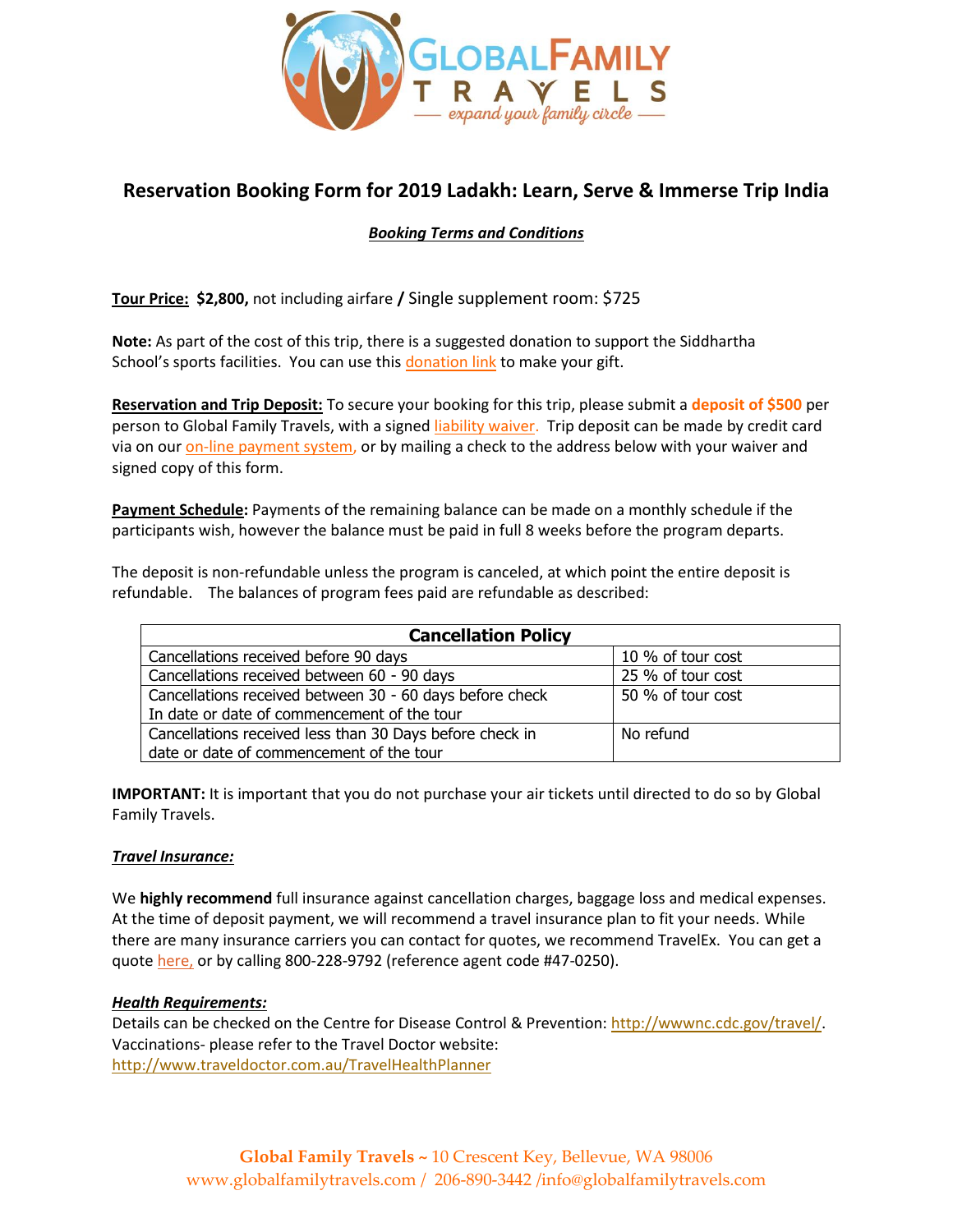## **Personal Information:**

| Name: (must match passport)                                                  | Date of Birth:                                                                                 |
|------------------------------------------------------------------------------|------------------------------------------------------------------------------------------------|
| <b>Home Address:</b>                                                         |                                                                                                |
| <b>Home Phone:</b>                                                           | <b>Cell Phone:</b>                                                                             |
| Email:                                                                       |                                                                                                |
| of passport too!):                                                           | Accompanying Family members and Dates of Birth and passport numbers (please scan and send page |
| 1)                                                                           |                                                                                                |
| 2)                                                                           |                                                                                                |
| 3)                                                                           |                                                                                                |
| 4)                                                                           |                                                                                                |
| 5)                                                                           |                                                                                                |
| <b>Alternate Phone Numbers:</b>                                              |                                                                                                |
| <b>Emergency Contact and Number:</b>                                         |                                                                                                |
| Passports: Please submit a copy of your current passport at time of booking. |                                                                                                |

## **Payment Information:** Please make checks payable to Global Family Travels.

| Credit Card: VI or MC | Number:                                                   |
|-----------------------|-----------------------------------------------------------|
| <b>Expiry date:</b>   | Name on card:                                             |
| <b>Security Code:</b> | <b>Billing Address:</b>                                   |
| Deposit:              | \$500 per person, due at time of booking (non-refundable) |
| Final:                | Due May 10, 2019                                          |